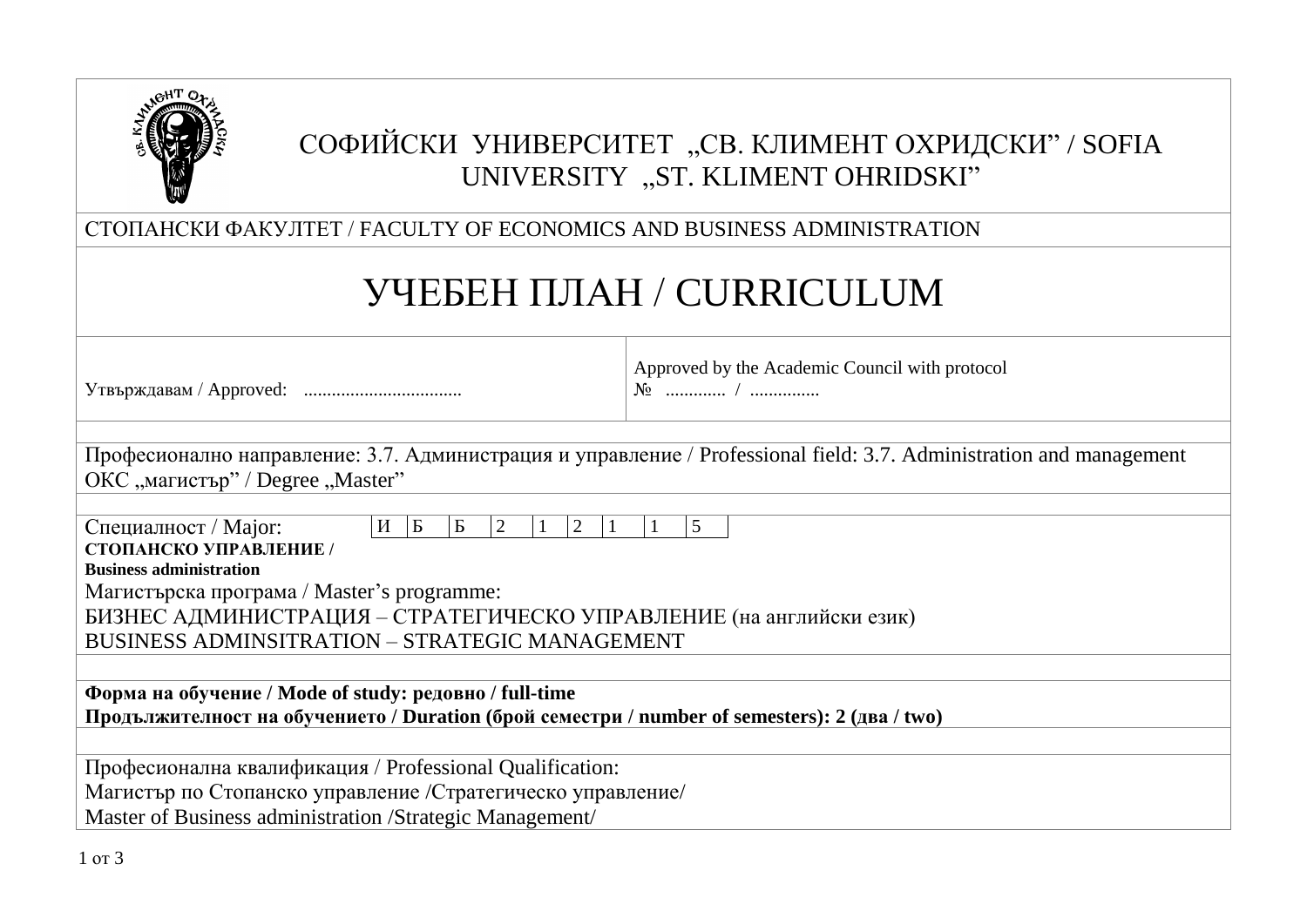# **Квалификационна характеристика / Qualification characteristics**

# **Major: Business administration Master's programme: BUSINESS ADMINISTRATION – STRATEGIC MANAGEMENT**

#### **1. Programme aims:**

The **goal** of the Master's programme "Business administration – Strategic management" is to prepare highly skilled specialists able to use advanced methods and tools for strategic management that include micro and macro-diagnostics of the environment, industry analysis, analysis of the organization, strategies for organization development, business strategies, resource and functional strategies, international strategies , etc.. After completing the programme the student should be familiar with the ideas behind strategic management – from strategic planning to real-time management. The programme will also create awareness of the need and a basis for continuous self-improvement in practice. The programme gives the students the opportunity to work both in profit and non-profit organizations, and to specialize in methods used for the strategic and operational management of human resources.

#### **2. Programme content:**

The Master programme in "Business administration – Strategic management" is intended for applicants with a Bachelor degree in Business administration and/or Economics or related to these fields degrees.

The duration of study is 1 year and includes:

- o Foundation module (one semester) which includes basic obligatory courses making up the professional content of the master in Business administration with an emphasis on the strategic management and development;
- o Specializing and Final module (one semester) which includes electives and optional courses in one of the offered specializations (profiles) and writing of a Master thesis, course work and defense of Master thesis

Admission requirements include a written test and an interview. The final grade consists of the grade point average of the Bachelor degree, the state examination (defense of a bachelor thesis) and the grades of the admission test and interview.

#### **3. Professional competencies**

### **D** SHOULD KNOW

- To be familiar with modern economic theories and be able to analyze the economic environment by using the appropriate tools;
- To be familiar with the history of management thought and critically evaluate its development and the potential benefits of applying different approaches in specific environments;
- To be familiar with the tools of management;
- To be familiar with the methods for organizational and industry diagnostics;
- To be familiar with the methods for goal-setting, formulation and realization of strategies;
- To be familiar with the methods and approaches for structuring the organization;
- To be familiar with the methods for work in the socio-cultural layer of the organization, and with the human resources;
- To be familiar with public and corporate finance, the tools of the financial institutions, legal norms;
- To be familiar with the legal and administrative basis of businesses;
- To be familiar with Bulgarian accounting practices and international accounting standards.